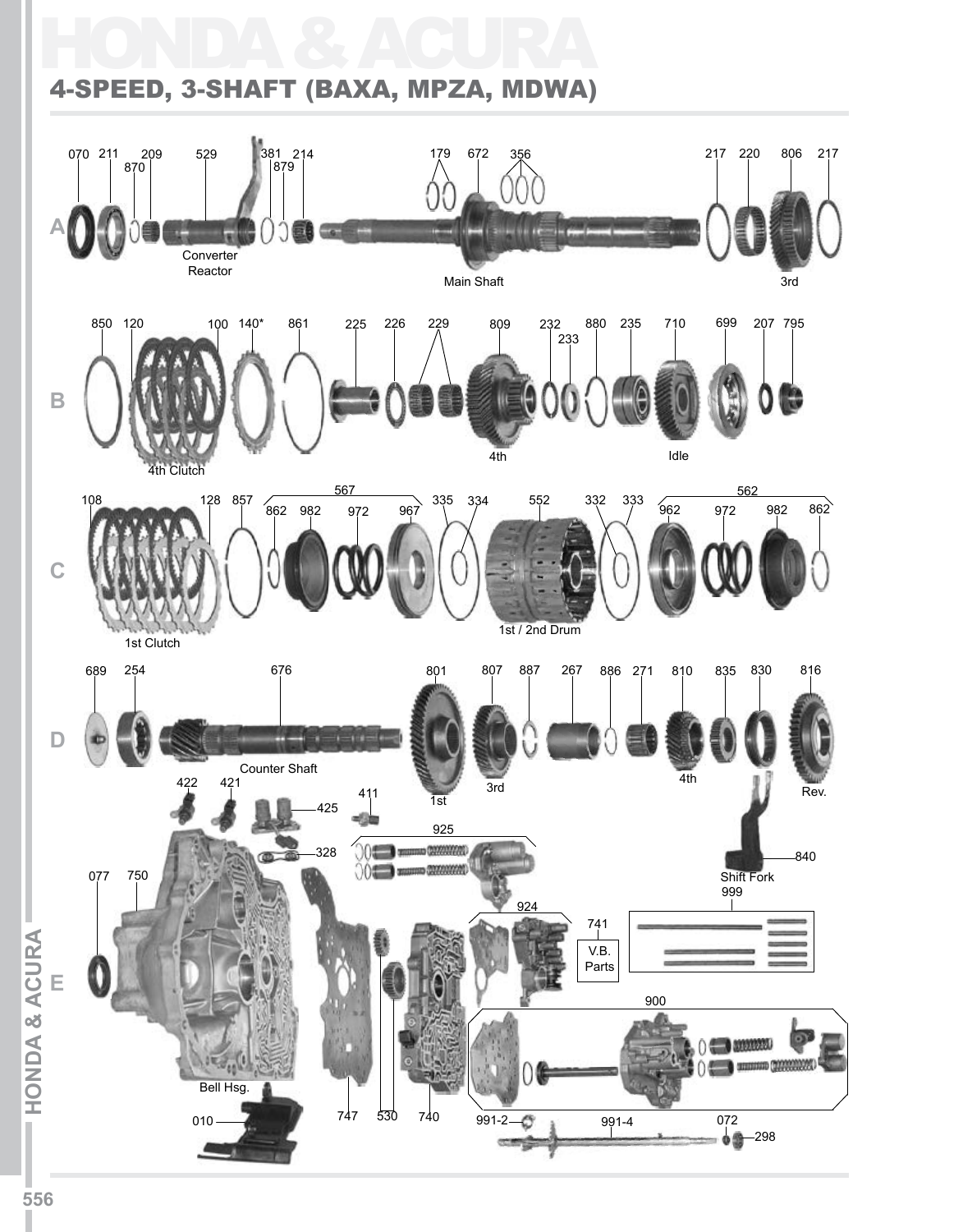# HONDA & ACURA 4-Speed, 3-Shaft (BAXA, MPZA, MDWA)

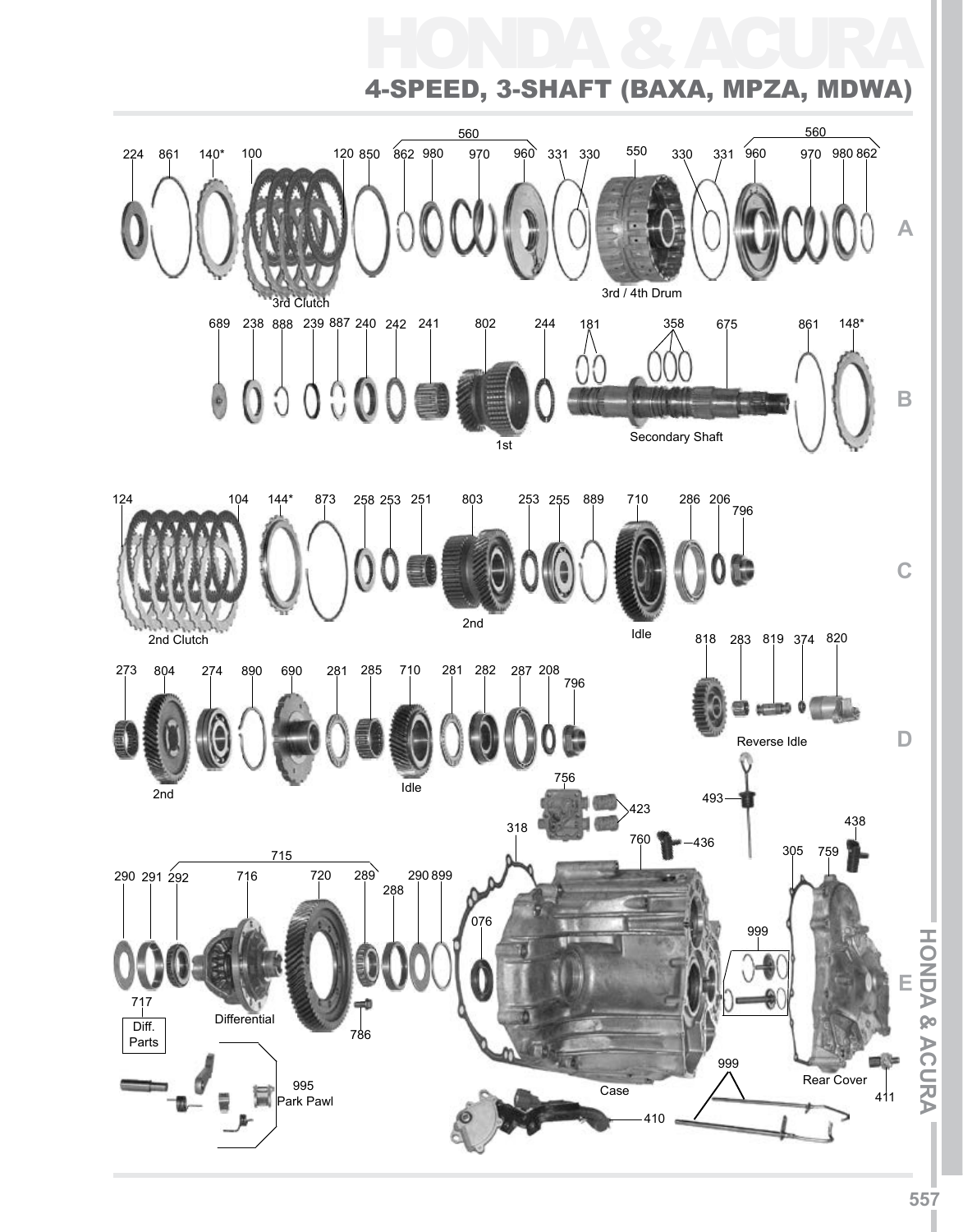#### 4-SPEED, 3-SHAFT (BAXA, MPZA, MDWA)

| ILL#<br>Part# |                                                                                                      | QTY | REF# |
|---------------|------------------------------------------------------------------------------------------------------|-----|------|
|               | <b>OVERHAUL KITS &amp; PISTON KITS</b>                                                               |     |      |
|               |                                                                                                      |     |      |
|               |                                                                                                      |     |      |
|               |                                                                                                      |     |      |
|               |                                                                                                      |     |      |
|               |                                                                                                      |     |      |
|               | <b>MASTER L/STEEL KITS</b>                                                                           |     |      |
|               |                                                                                                      |     |      |
|               |                                                                                                      |     |      |
|               |                                                                                                      |     |      |
|               |                                                                                                      |     |      |
|               | ……………………………  Odyssey 1998) (Isuzu Oasis 1998-99)(Acura 2.3CL 1998-99)………………………………………………………………………………… |     |      |
|               |                                                                                                      |     |      |
|               | <b>MASTER W/STEELS KITS</b>                                                                          |     |      |
|               |                                                                                                      |     |      |
|               |                                                                                                      |     |      |
|               |                                                                                                      |     |      |
|               |                                                                                                      |     |      |
|               |                                                                                                      |     |      |
|               |                                                                                                      |     |      |
|               |                                                                                                      |     |      |
|               | <b>FILTERS</b>                                                                                       |     |      |
|               |                                                                                                      |     |      |
|               |                                                                                                      |     |      |
|               |                                                                                                      |     |      |
|               |                                                                                                      |     |      |
|               |                                                                                                      |     |      |
|               | <b>BUSHINGS</b>                                                                                      |     |      |
|               |                                                                                                      |     |      |
|               | <b>METAL CLAD SEALS</b>                                                                              |     |      |
|               |                                                                                                      |     |      |
|               |                                                                                                      |     |      |
|               |                                                                                                      |     |      |
|               |                                                                                                      |     |      |
|               |                                                                                                      |     |      |
|               |                                                                                                      |     |      |
|               |                                                                                                      |     |      |
|               |                                                                                                      |     |      |
|               |                                                                                                      |     |      |
|               |                                                                                                      |     |      |
|               | <b>FRICTIONS</b>                                                                                     |     |      |
|               |                                                                                                      |     |      |
|               |                                                                                                      |     |      |
| $104$         |                                                                                                      |     |      |
|               |                                                                                                      |     |      |
|               |                                                                                                      |     |      |
| .             |                                                                                                      |     |      |
|               |                                                                                                      |     |      |
|               |                                                                                                      |     |      |
|               |                                                                                                      |     |      |
|               | <b>STEELS</b>                                                                                        |     |      |
|               |                                                                                                      |     |      |
|               |                                                                                                      |     |      |
|               |                                                                                                      |     |      |
|               |                                                                                                      |     |      |
|               |                                                                                                      |     |      |
|               |                                                                                                      |     |      |
|               |                                                                                                      |     |      |
|               |                                                                                                      |     |      |
|               |                                                                                                      |     |      |
|               |                                                                                                      |     |      |
|               |                                                                                                      |     |      |
|               |                                                                                                      |     |      |
|               | <b>PRESSURE PLATES</b>                                                                               |     |      |
|               |                                                                                                      |     |      |
|               |                                                                                                      |     |      |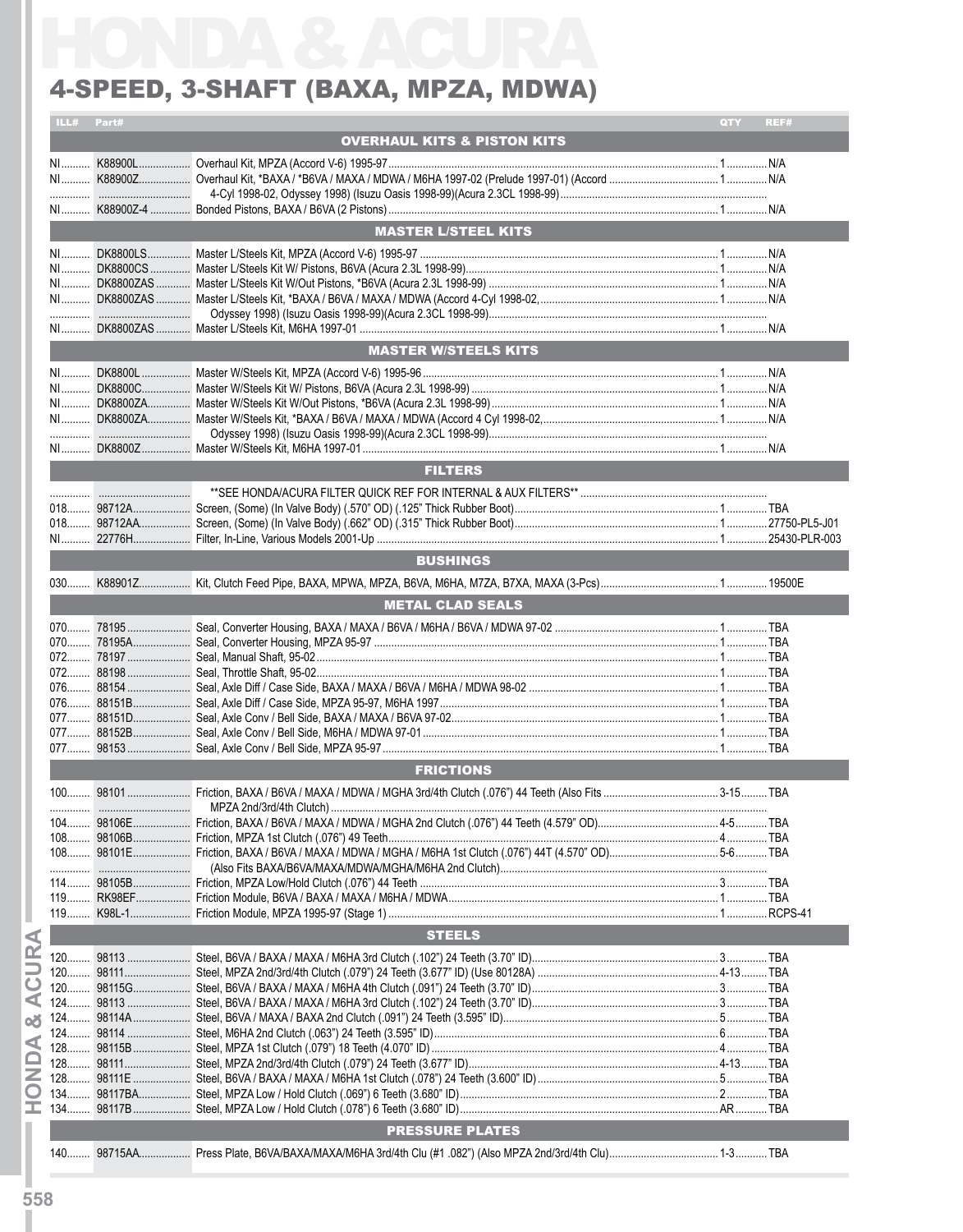# HONDA & ACURA 4-Speed, 3-Shaft (BAXA, MPZA, MDWA)

| ILL# Part# |           |                               | <b>QTY</b> | REF# |
|------------|-----------|-------------------------------|------------|------|
|            |           |                               |            |      |
|            |           |                               |            |      |
|            |           |                               |            |      |
|            |           |                               |            |      |
|            |           | <b>VALVE BODY KITS</b>        |            |      |
|            |           |                               |            |      |
|            |           |                               |            |      |
|            |           | <b>SEALING RINGS</b>          |            |      |
|            |           |                               |            |      |
|            |           |                               |            |      |
|            |           | <b>WASHERS &amp; BEARINGS</b> |            |      |
|            |           |                               |            |      |
|            |           |                               |            |      |
|            |           |                               |            |      |
|            |           |                               |            |      |
| 211        |           |                               |            |      |
| $214$      | 98427     |                               |            |      |
|            |           |                               |            |      |
|            |           |                               |            |      |
|            | 22098408A |                               |            |      |
| 220        | 98408C    |                               |            |      |
| 224        |           |                               |            |      |
|            |           |                               |            |      |
|            |           |                               |            |      |
| 226        | 98429     |                               |            |      |
| 229        | 98431     |                               |            |      |
| 229        | 98431A    |                               |            |      |
|            |           |                               |            |      |
|            |           |                               |            |      |
| 233        |           |                               |            |      |
| 235        |           |                               |            |      |
| 235        | 98433A    |                               |            |      |
|            |           |                               |            |      |
|            |           |                               |            |      |
|            |           |                               |            |      |
| 240        | 98409     |                               |            |      |
|            |           |                               |            |      |
|            |           |                               |            |      |
|            |           |                               |            |      |
|            |           |                               |            |      |
| $247$      | 98410     |                               |            |      |
|            |           |                               |            |      |
|            |           |                               |            |      |
|            |           |                               |            |      |
|            |           |                               |            |      |
|            |           |                               |            |      |
|            |           |                               |            |      |
|            |           |                               |            |      |
|            |           |                               |            |      |
|            |           |                               |            |      |
|            |           |                               |            |      |
|            |           |                               |            |      |
|            |           |                               |            |      |
|            |           |                               |            |      |
|            |           |                               |            |      |
|            |           |                               |            |      |
|            |           |                               |            |      |
|            |           |                               |            |      |
|            |           |                               |            |      |
|            |           |                               |            |      |
|            |           |                               |            |      |
|            |           |                               |            |      |
|            |           |                               |            |      |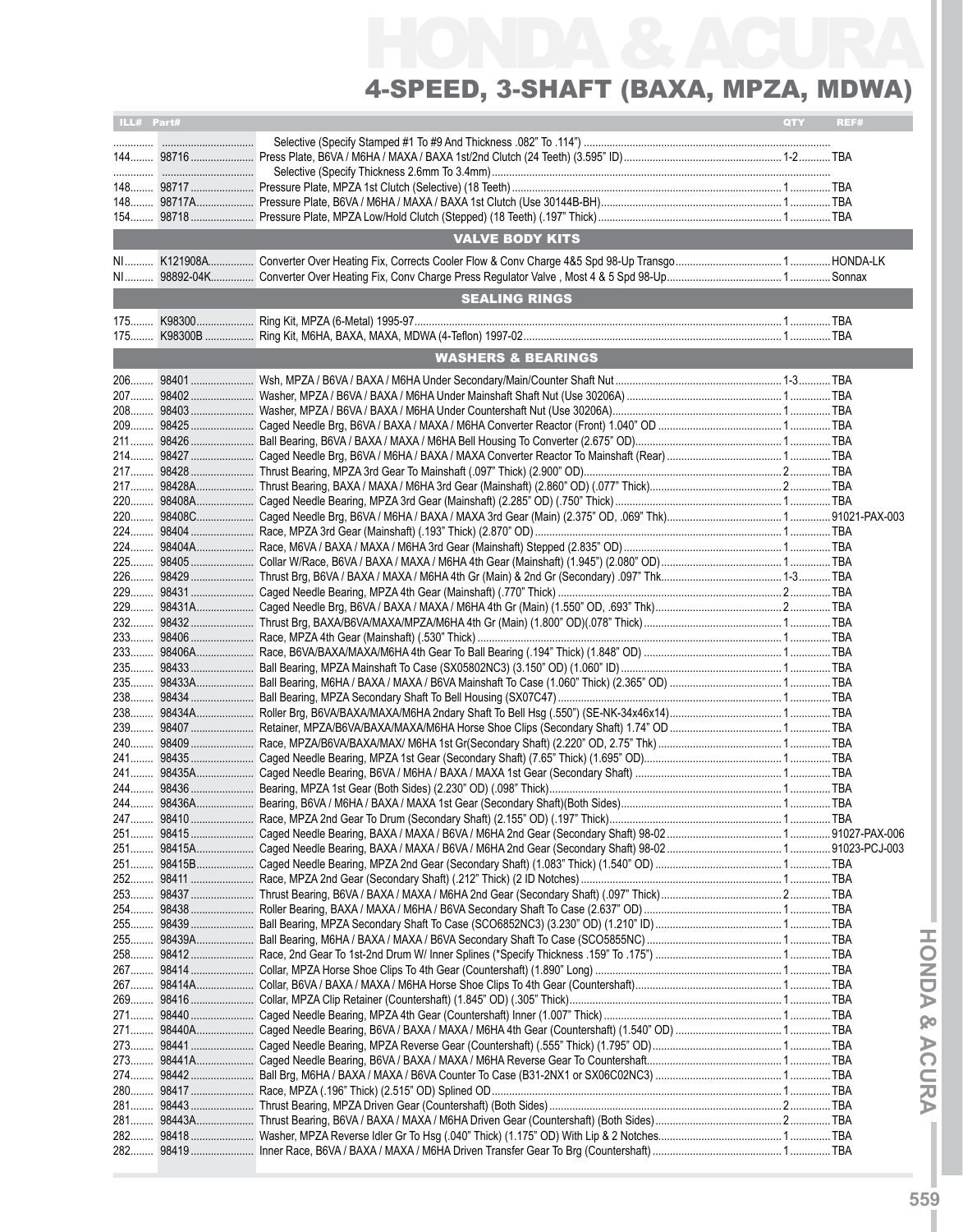#### 4-Speed, 3-Shaft (BAXA, MPZA, MDWA)

| 4-SPEED, 3-SHAFT (BAXA, MPZA, MDWA) |                                        |            |      |
|-------------------------------------|----------------------------------------|------------|------|
| ILL# Part#                          |                                        | <b>QTY</b> | REF# |
|                                     |                                        |            |      |
|                                     |                                        |            |      |
|                                     |                                        |            |      |
|                                     |                                        |            |      |
|                                     |                                        |            |      |
|                                     |                                        |            |      |
|                                     |                                        |            |      |
|                                     |                                        |            |      |
|                                     |                                        |            |      |
|                                     |                                        |            |      |
|                                     |                                        |            |      |
|                                     |                                        |            |      |
|                                     |                                        |            |      |
|                                     |                                        |            |      |
|                                     |                                        |            |      |
|                                     |                                        |            |      |
|                                     |                                        |            |      |
|                                     |                                        |            |      |
|                                     |                                        |            |      |
|                                     |                                        |            |      |
|                                     |                                        |            |      |
|                                     | <b>GASKETS &amp; RUBBER COMPONENTS</b> |            |      |
|                                     |                                        |            |      |
|                                     |                                        |            |      |
|                                     |                                        |            |      |
|                                     |                                        |            |      |
|                                     |                                        |            |      |
|                                     |                                        |            |      |
|                                     |                                        |            |      |
|                                     |                                        |            |      |
|                                     |                                        |            |      |
|                                     |                                        |            |      |
|                                     | <b>TECHNICAL MANUALS</b>               |            |      |
|                                     | <b>ELECTRICAL COMPONENTS</b>           |            |      |
|                                     |                                        |            |      |
|                                     |                                        |            |      |
|                                     |                                        |            |      |
|                                     |                                        |            |      |
|                                     |                                        |            |      |
|                                     |                                        |            |      |
|                                     | <b>MISCELLANEOUS COMPONENTS</b>        |            |      |
|                                     |                                        |            |      |
|                                     |                                        |            |      |
|                                     |                                        |            |      |
|                                     |                                        |            |      |
|                                     |                                        |            |      |
|                                     |                                        |            |      |
|                                     | <b>PUMP COMPONENTS</b>                 |            |      |
|                                     |                                        |            |      |
|                                     |                                        |            |      |
|                                     |                                        |            |      |
|                                     | <b>DRUMS</b>                           |            |      |
|                                     |                                        |            |      |
|                                     |                                        |            |      |
|                                     |                                        |            |      |
|                                     |                                        |            |      |
|                                     |                                        |            |      |
|                                     |                                        |            |      |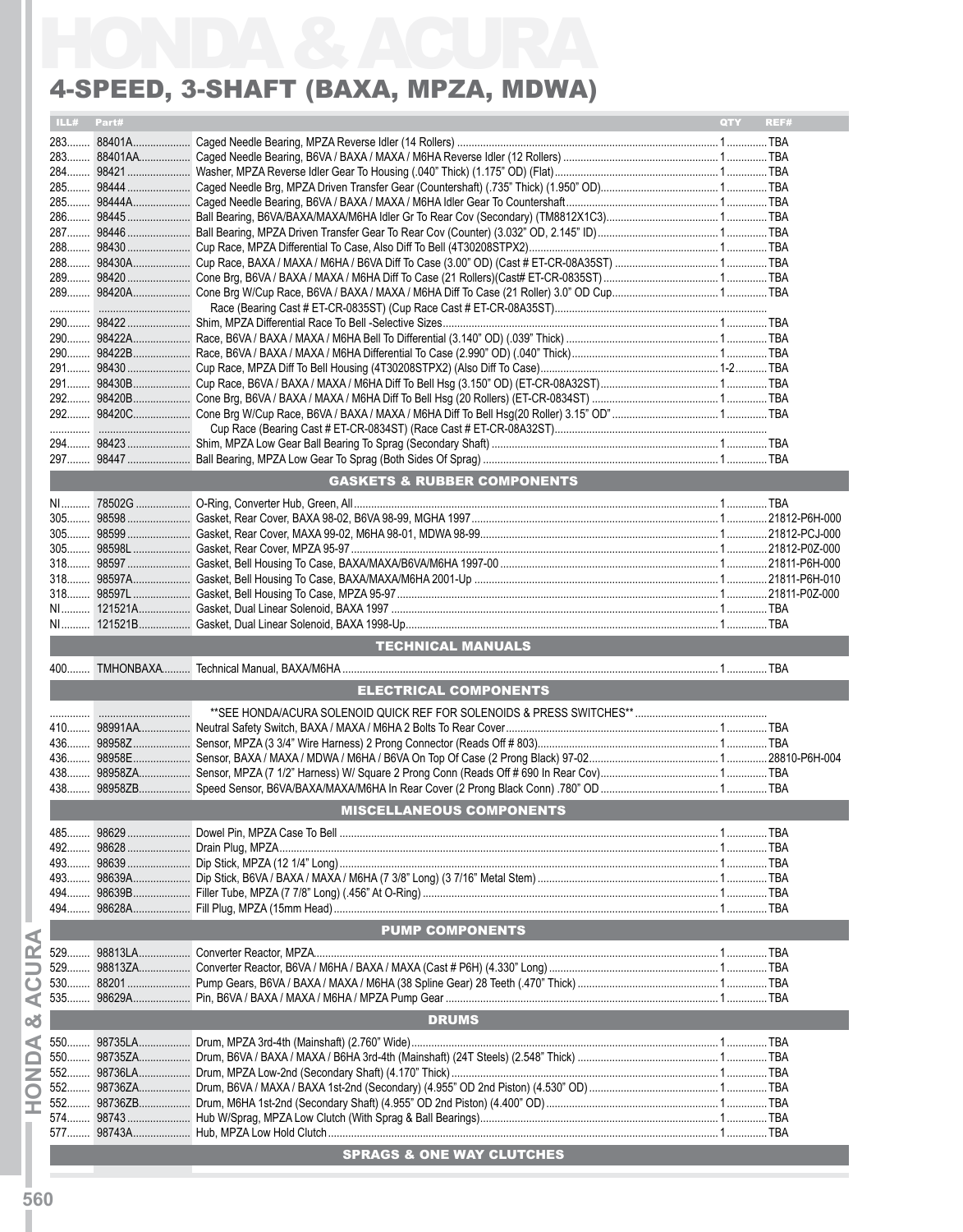# HONDA & ACURA 4-Speed, 3-Shaft (BAXA, MPZA, MDWA)

| ILL# Part#<br>QTY<br>REF# |               |                                                                                                                     |  |  |  |  |  |
|---------------------------|---------------|---------------------------------------------------------------------------------------------------------------------|--|--|--|--|--|
|                           |               |                                                                                                                     |  |  |  |  |  |
|                           | <b>SHAFTS</b> |                                                                                                                     |  |  |  |  |  |
|                           |               |                                                                                                                     |  |  |  |  |  |
|                           |               |                                                                                                                     |  |  |  |  |  |
| $675$                     |               |                                                                                                                     |  |  |  |  |  |
| 675                       |               |                                                                                                                     |  |  |  |  |  |
| 676                       |               |                                                                                                                     |  |  |  |  |  |
|                           |               |                                                                                                                     |  |  |  |  |  |
|                           |               |                                                                                                                     |  |  |  |  |  |
| 689                       |               |                                                                                                                     |  |  |  |  |  |
|                           |               |                                                                                                                     |  |  |  |  |  |
| 689                       |               |                                                                                                                     |  |  |  |  |  |
|                           |               |                                                                                                                     |  |  |  |  |  |
|                           |               |                                                                                                                     |  |  |  |  |  |
| 690                       |               |                                                                                                                     |  |  |  |  |  |
| 699                       |               |                                                                                                                     |  |  |  |  |  |
| 710                       |               |                                                                                                                     |  |  |  |  |  |
|                           |               |                                                                                                                     |  |  |  |  |  |
|                           |               |                                                                                                                     |  |  |  |  |  |
|                           |               |                                                                                                                     |  |  |  |  |  |
|                           |               |                                                                                                                     |  |  |  |  |  |
|                           |               | <b>DIFFERENTIALS</b>                                                                                                |  |  |  |  |  |
|                           |               |                                                                                                                     |  |  |  |  |  |
|                           |               |                                                                                                                     |  |  |  |  |  |
|                           |               |                                                                                                                     |  |  |  |  |  |
|                           |               | <b>VALVE BODIES</b>                                                                                                 |  |  |  |  |  |
|                           |               |                                                                                                                     |  |  |  |  |  |
|                           |               |                                                                                                                     |  |  |  |  |  |
|                           |               |                                                                                                                     |  |  |  |  |  |
|                           |               |                                                                                                                     |  |  |  |  |  |
|                           |               |                                                                                                                     |  |  |  |  |  |
|                           |               | <b>VALVE BODY COMPONENTS</b>                                                                                        |  |  |  |  |  |
|                           |               |                                                                                                                     |  |  |  |  |  |
|                           |               |                                                                                                                     |  |  |  |  |  |
|                           |               |                                                                                                                     |  |  |  |  |  |
|                           |               | 741  98892-01K  End Plug Kit, B6VA/BAXA/MAXA/MDWA/M6HA (3-12mm End Plugs And 1-14mm……………………………………………………………98892-01K |  |  |  |  |  |
|                           |               |                                                                                                                     |  |  |  |  |  |
|                           |               |                                                                                                                     |  |  |  |  |  |
|                           |               |                                                                                                                     |  |  |  |  |  |
|                           |               |                                                                                                                     |  |  |  |  |  |
|                           |               |                                                                                                                     |  |  |  |  |  |
|                           |               |                                                                                                                     |  |  |  |  |  |
|                           |               | <b>HOUSINGS &amp; CASES</b>                                                                                         |  |  |  |  |  |
|                           |               |                                                                                                                     |  |  |  |  |  |
|                           | 750  98701ZA  |                                                                                                                     |  |  |  |  |  |
|                           |               |                                                                                                                     |  |  |  |  |  |
|                           |               |                                                                                                                     |  |  |  |  |  |
|                           |               |                                                                                                                     |  |  |  |  |  |
|                           | 75698950A     |                                                                                                                     |  |  |  |  |  |
|                           | 759   98202LA |                                                                                                                     |  |  |  |  |  |
|                           | 759 98202ZA   |                                                                                                                     |  |  |  |  |  |
|                           | 759 98202ZB   |                                                                                                                     |  |  |  |  |  |
|                           |               |                                                                                                                     |  |  |  |  |  |
|                           | 759  98202ZC  |                                                                                                                     |  |  |  |  |  |
|                           | 759 98202ZD   |                                                                                                                     |  |  |  |  |  |
|                           |               |                                                                                                                     |  |  |  |  |  |
|                           | 759 98202ZE   |                                                                                                                     |  |  |  |  |  |
|                           |               |                                                                                                                     |  |  |  |  |  |
|                           |               |                                                                                                                     |  |  |  |  |  |
|                           |               |                                                                                                                     |  |  |  |  |  |
|                           |               |                                                                                                                     |  |  |  |  |  |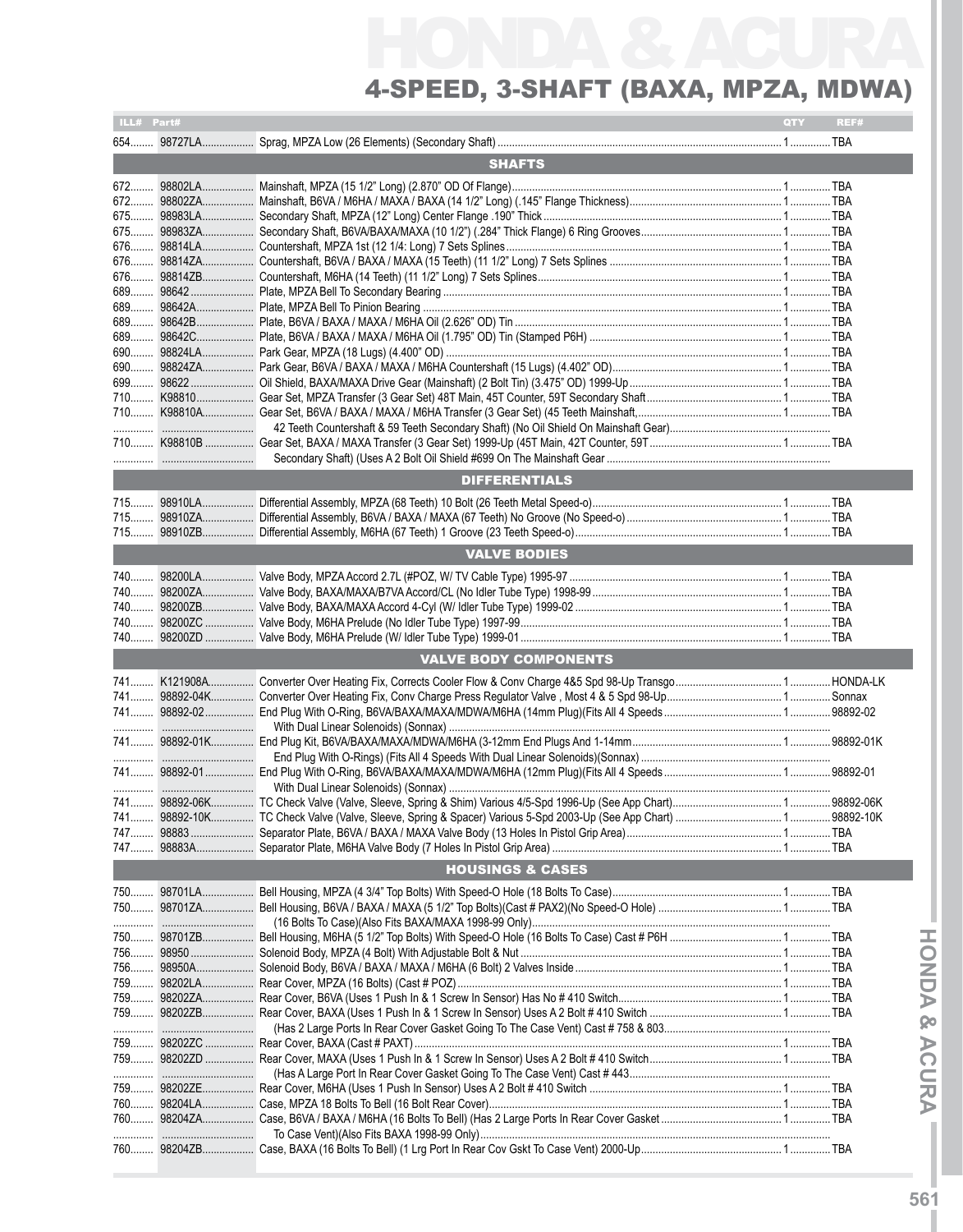#### 4-Speed, 3-Shaft (BAXA, MPZA, MDWA)

|            | 4-SPEED, 3-SHAFT (BAXA, MPZA, MDWA)                           |            |      |
|------------|---------------------------------------------------------------|------------|------|
| ILL# Part# |                                                               | <b>OTY</b> | REF# |
|            |                                                               |            |      |
|            |                                                               |            |      |
|            |                                                               |            |      |
|            |                                                               |            |      |
|            | <b>GEARS</b>                                                  |            |      |
|            |                                                               |            |      |
|            |                                                               |            |      |
|            |                                                               |            |      |
|            |                                                               |            |      |
|            |                                                               |            |      |
|            |                                                               |            |      |
|            |                                                               |            |      |
|            |                                                               |            |      |
|            |                                                               |            |      |
|            |                                                               |            |      |
|            |                                                               |            |      |
|            |                                                               |            |      |
|            |                                                               |            |      |
|            |                                                               |            |      |
|            |                                                               |            |      |
|            |                                                               |            |      |
|            |                                                               |            |      |
|            |                                                               |            |      |
|            |                                                               |            |      |
|            |                                                               |            |      |
|            |                                                               |            |      |
|            |                                                               |            |      |
|            |                                                               |            |      |
|            |                                                               |            |      |
|            |                                                               |            |      |
|            |                                                               |            |      |
|            |                                                               |            |      |
|            |                                                               |            |      |
|            |                                                               |            |      |
|            |                                                               |            |      |
|            |                                                               |            |      |
|            | <b>SERVOS, FORKS, REGULATORS, PISTONS &amp; MISCELLANEOUS</b> |            |      |
|            |                                                               |            |      |
|            |                                                               |            |      |
|            |                                                               |            |      |
|            |                                                               |            |      |
|            |                                                               |            |      |
|            |                                                               |            |      |
|            |                                                               |            |      |
|            |                                                               |            |      |
|            |                                                               |            |      |
|            |                                                               |            |      |
|            |                                                               |            |      |
|            |                                                               |            |      |
|            |                                                               |            |      |
|            |                                                               |            |      |
|            |                                                               |            |      |
|            |                                                               |            |      |
|            |                                                               |            |      |
|            |                                                               |            |      |
|            |                                                               |            |      |
|            |                                                               |            |      |
|            |                                                               |            |      |
|            |                                                               |            |      |
|            |                                                               |            |      |
|            |                                                               |            |      |
|            |                                                               |            |      |